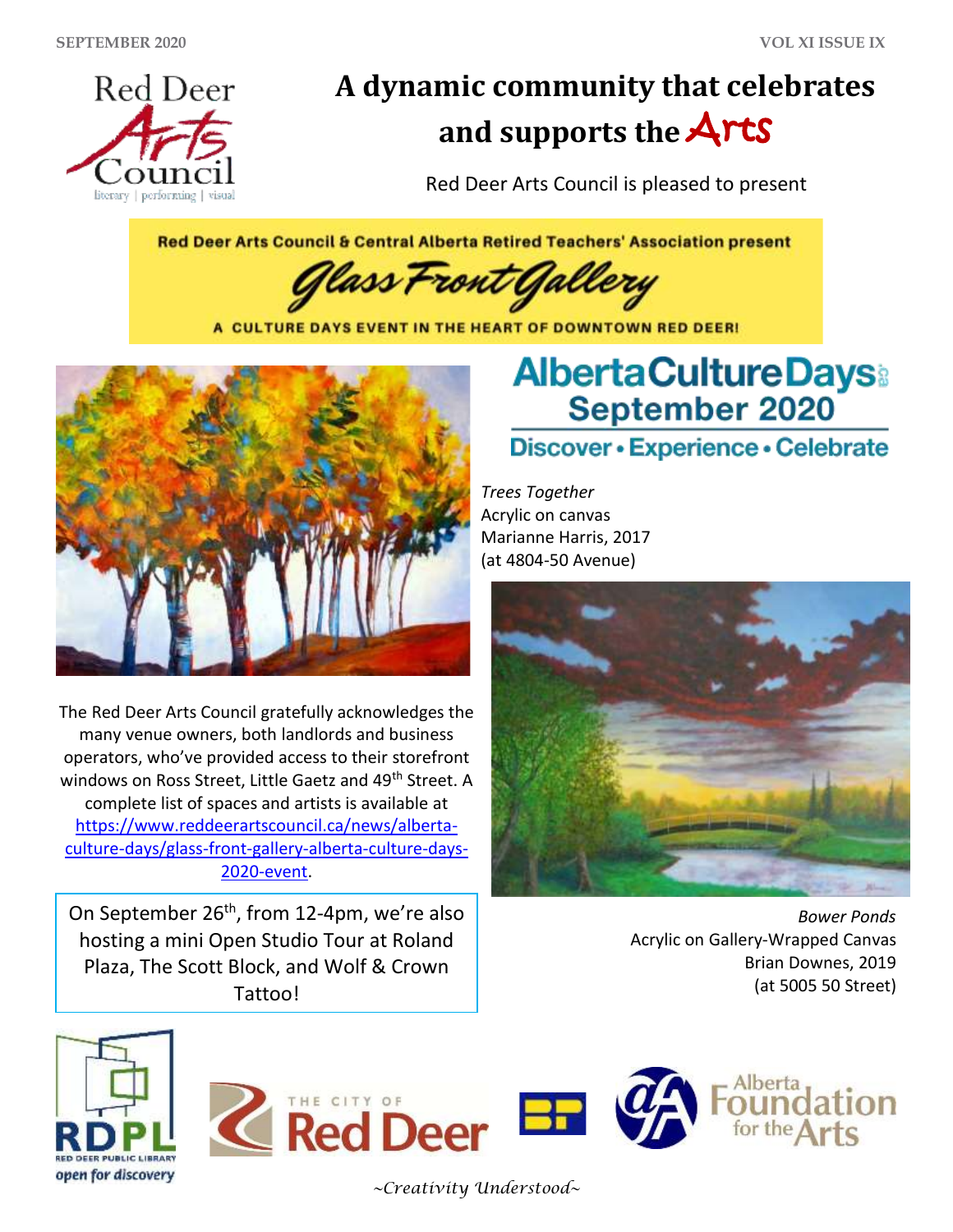

facebook.com/RedDeerArtsDays

Discover - Experience - Celebrate